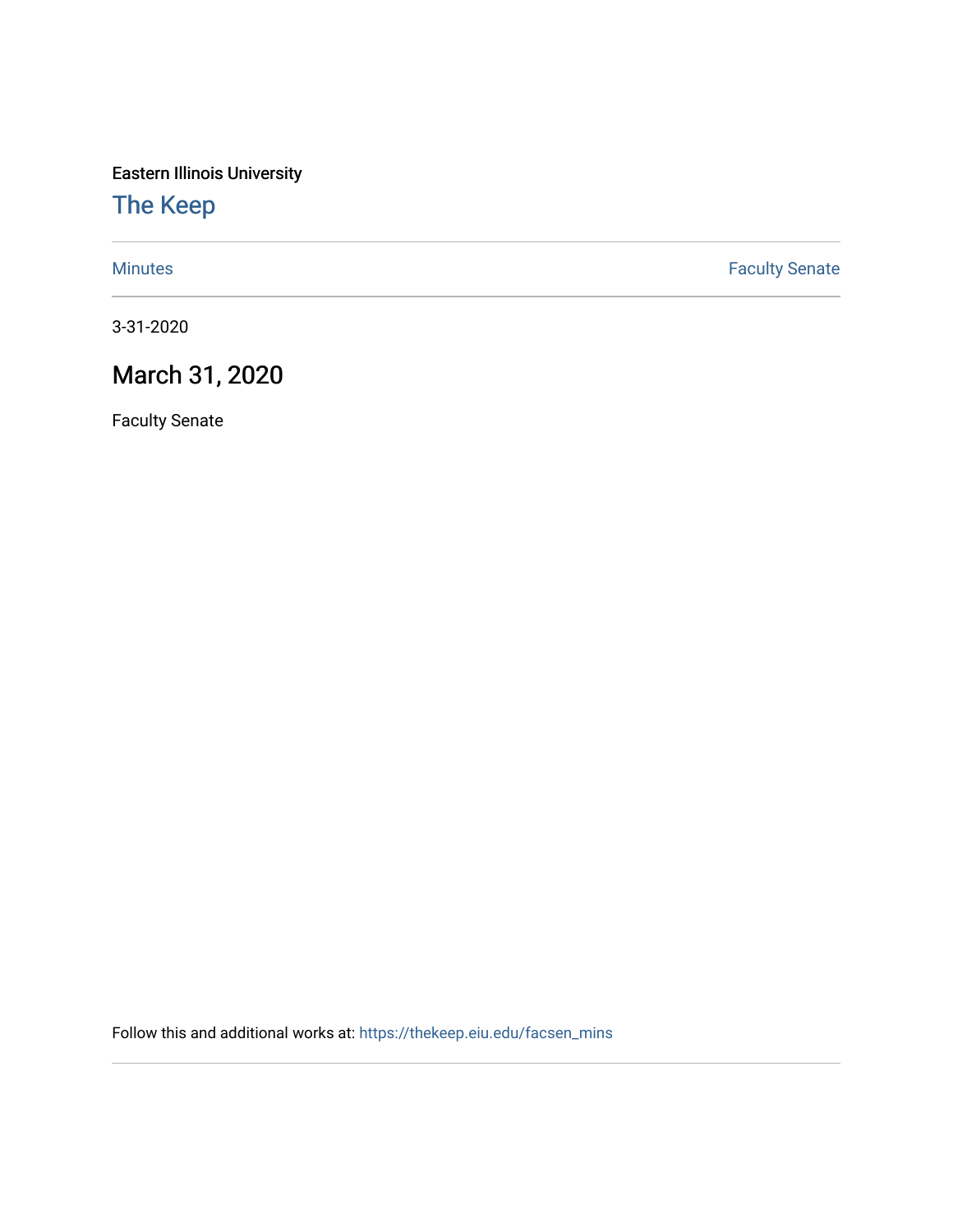

*the minutes summarize the proceeding, and do not constitute a verbatim transcript*

I. Call to Order

- Chair of Faculty Senate, C.C. Wharram, called the meeting to order at 2:02 pm
- Senators in attendance: Wharram, Holly, Barnard, Hugo, Stowell, Brantley, Gosse, White, Eckert, K. Shaw, VanGunten, Scher, Khamisani, Chahyadi, N. Shaw, Periyannan
- Guests: Jay Gatrell, Provost

II. Approval of Minutes.

• Motion (Eckert/White); unanimously approved.

### III. Committee Reports

- Executive
	- o Wharram: thanks to all that participated and supported student-led march against hate. We will have executive meeting next Monday.
	- o Wharram's report from CUPB meeting: Budgets are filling in as anticipated, with the exceptions re. Covid-19 contingencies, as follows. Gov. Pritzker has asked universities neither to lay off employees, nor to discontinue paying student workers (incl. RAs, grad. assistants, extra-help workers). We are following that directive. College Work Study students will continue to be paid through fed \$ (about 42 students). EIU is calculating the refund for Housing & Dining. Will be around 20% of total, which puts it around \$4m. We may be able to recoup these funds through the congressional CARES Act passed last week, which may see  $$4-5m$  come to EIU. We have  $~140$  students on campus, housed on floors maxed out by lowest # of facilities—usually showers: i.e., if there are 5 shower stalls on a floor, max 5 students on that floor. Each student has shower/sink earmarked for the individual. Considered a Rec Center refund, but will likely implement a credit for the next period. Right now, not contemplating a refund of various student fees (rec center, union, etc.), since these fees do pay for student wages still being paid out. Savings? Minimal. Spending less on athletics (trips) for Sp20. Partially offset by loss of NCAA March Madness funds. Concerns? The State of IL money for Higher Ed comes through gambling revenues and those are shut down. Unclear where funds will come from. IL Comptroller assures that payments will be made. VP McCann expressed his concerns. Clarification of April 7 date: Gov Pritzker declared State of Emergency on March 9. S of E valid for only 30, after which time, it can be extended for another 30 days. That is, don't expect (though it's still possible) to hear that the S of E is extended until April 7. But it will be (CCW's editorial comment).We have no clarity at all regarding next year's budget, and no indication of when we will.
	- o Wharram: Governor's state of emergency expires 4/7; by law, he cannot extend this until it expires.
	- o Stowell: Faculty Senate has a new-look website
- Elections and Nominations
	- $\circ$  Stowell: we have elections results. Note that positions that no one ran for need at least 10 write-ins to have winner, so those remain unfilled.
	- o Stowell: motion to accept results. Motion (Scher/Gosse); unanimously approved.
	- o Stowell: suggest we wait until fall, given disruptions, to recruit for nominated committees
		- Hugo: should wait. We'd get so few now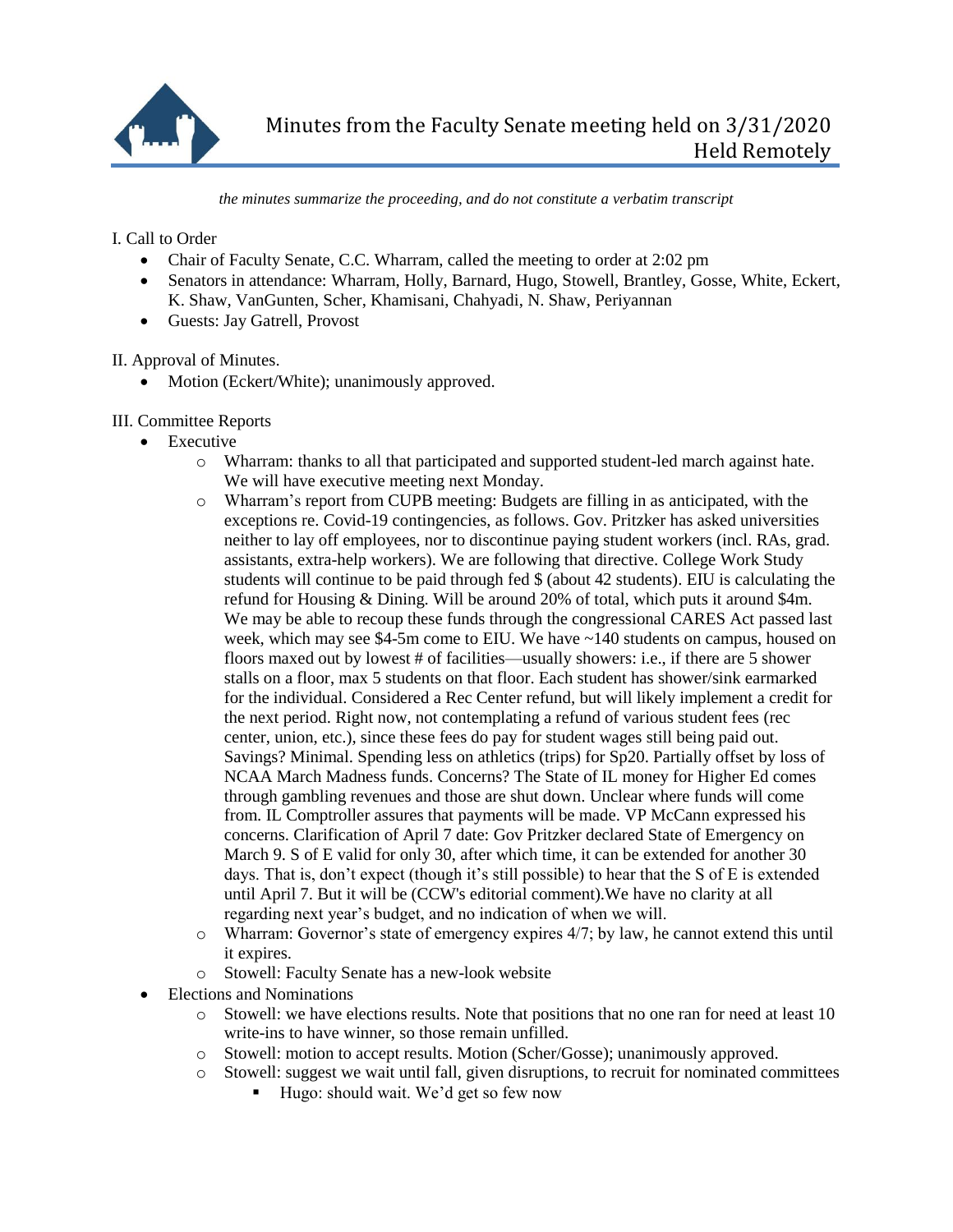- Gosse: agree. Easier to recruit in fall.
- Student Senate
	- o Khamisani: met last Wednesday (remotely). Discussed need to reschedule/reorganize spring activities, senate-meeting timeline, and elections in light of situation.
- Student and Staff Relations
	- $\circ$  VanGunten's report: we met on 3/11. The committee discussed the need to change how senate seats are allotted across areas and departments given the previous layoffs and the conversion of some A&P positions into staff positions. It will require a change to their constitution. A timeline for making these changes was discussed. VP McCann discussed with the committee the status of future science building as well as other budget issues.
- Awards Committee
	- o N. Hugo: Dr. Rebecca Tadlock-Marlo (Counseling and Higher Education) selected for the 2020 Distinguished Faculty Award. Motion to approve. Motion (Brantley/Barnard); unanimously approved.
- Faculty Forum
	- o White: social distancing. No FF planned for remainder of semester.
- Budget Transparency
	- o Barnard: The committee has requested data regarding revenue trends for online programs and online courses. Specifically, we are interested in revenue trends over 5 years from online degree programs & delivery of online classes, as well as a comparison with traditionally delivered classes, and dual credit classes. Obviously, we understand that there are other priority considerations at this time.

#### IV. Business

- Provost's Report
	- o Gatrell: Want to thank FS for leadership and messaging for rally against hate. Couple hundred supporters attended. (Covid-19 virus situation): students now attending classes remotely. Thanks to faculty for flexibility and creativity, and IT, Newton Key (faculty development and innovation) for helping with transition. On weekly/end phone calls with IBHE, other Provosts, for guidance. There was a special board meeting to approve refunds for student housing. 140 students have returned to campus: mostly students with special needs (technology, family situations, etc.).
		- Scher: what can we do to support off-campus students with leases?
		- Gatrell: difficult since third-party providers, but student workers (with jobs) and work-study students will be supported.
	- o Gatrell: credit/no credit memo shared. Adopted post-hoc approach. Prefer students work toward letter grade. Discussing implications of governance with UPC: problem is that UPC needs physical documents. This might cause some delays, but (reviews) will get done.
		- K. Shaw: what about graduate students?
		- Gatrell: no one has to return to campus. No students will lose benefits.
		- Scher: (again) Hope that we can advocate for students (RE: landlords/leases)
		- Gatrell: legal services are available for students
		- **Periyannan:** we made promises to graduate students about assistance in summer
		- Gatrell: every commitment will be honored
		- Gosse: are we taking a hit on student recruitment?
		- Gatrell: we've had virtual meetings and an open house. Every institution is facing this. We are where we were last year (in terms of recruiting). We are concerned about financial impact of this on students.